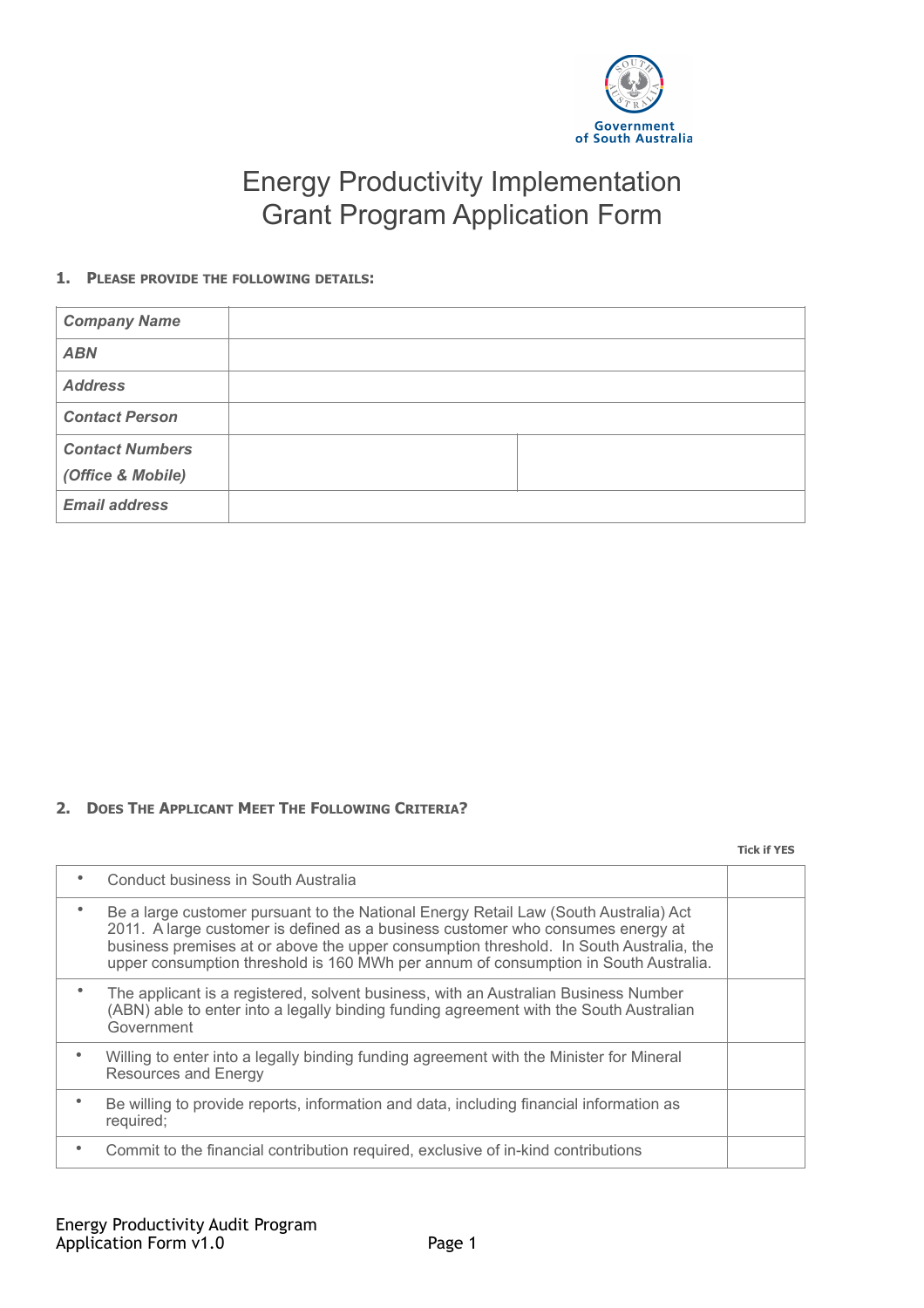

### The applicant is prepared to participate in case study development to assist the Department of State Development in encouraging organisations outside the program to undertake energy efficiency improvement activities

### **(If you cannot tick yes to ALL of the boxes in question 2 above you may be ineligible to apply)**

**Note:** For purposes of an applicant's eligibility, the energy audit is in relation to the South Australian operations of a business.

- **3. DESCRIPTION OF THE BUSINESS OPERATION AND ACTIVITIES**
	- **3.1. PROVIDE A BRIEF DESCRIPTION OF YOUR BUSINESS (MAXIMUM OF 1,000 WORDS)**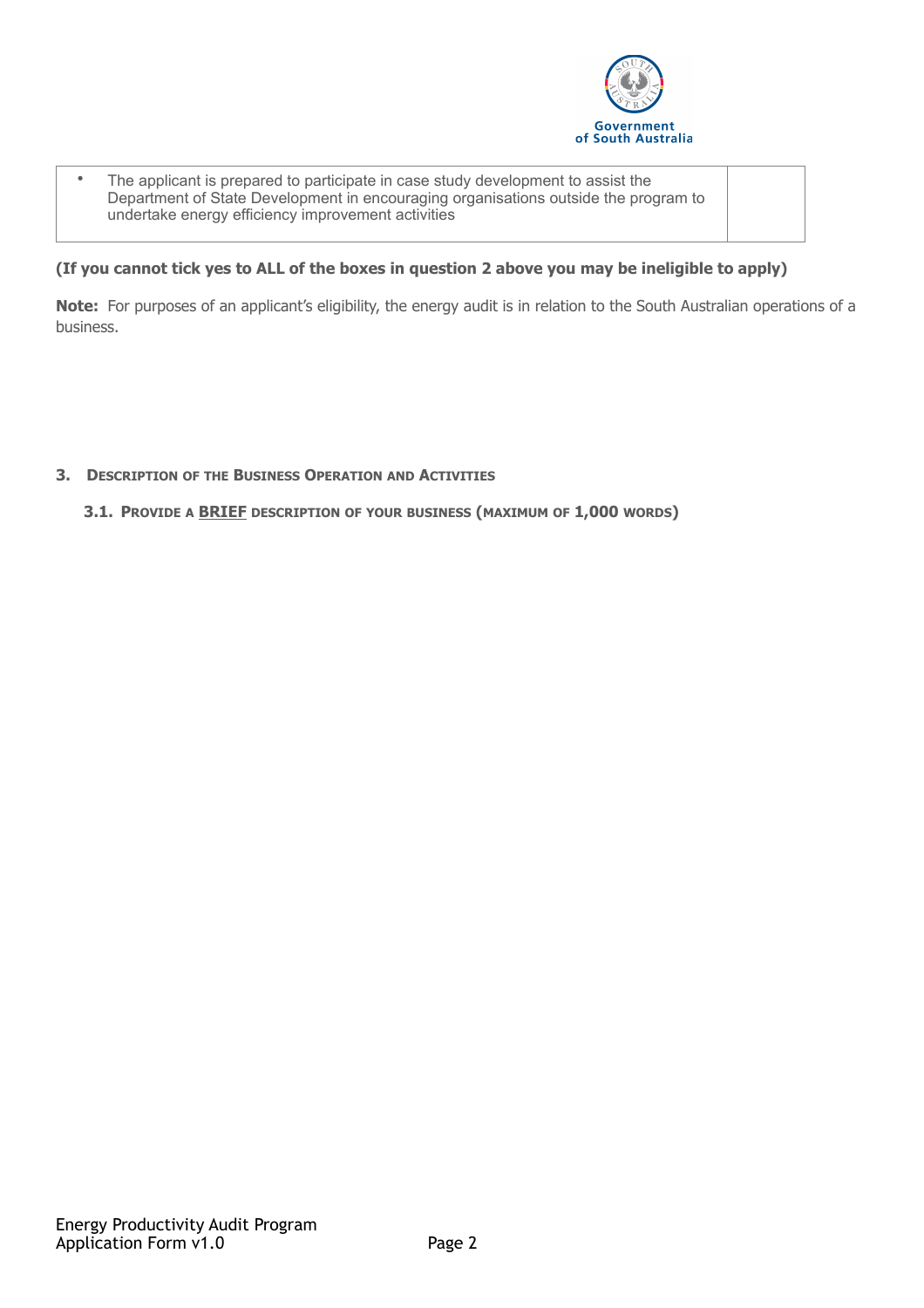



**3.2. INDICATE THE AVERAGE ANNUAL TURNOVER OVER THE LAST THREE YEARS OF YOUR BUSINESS OPERATIONS**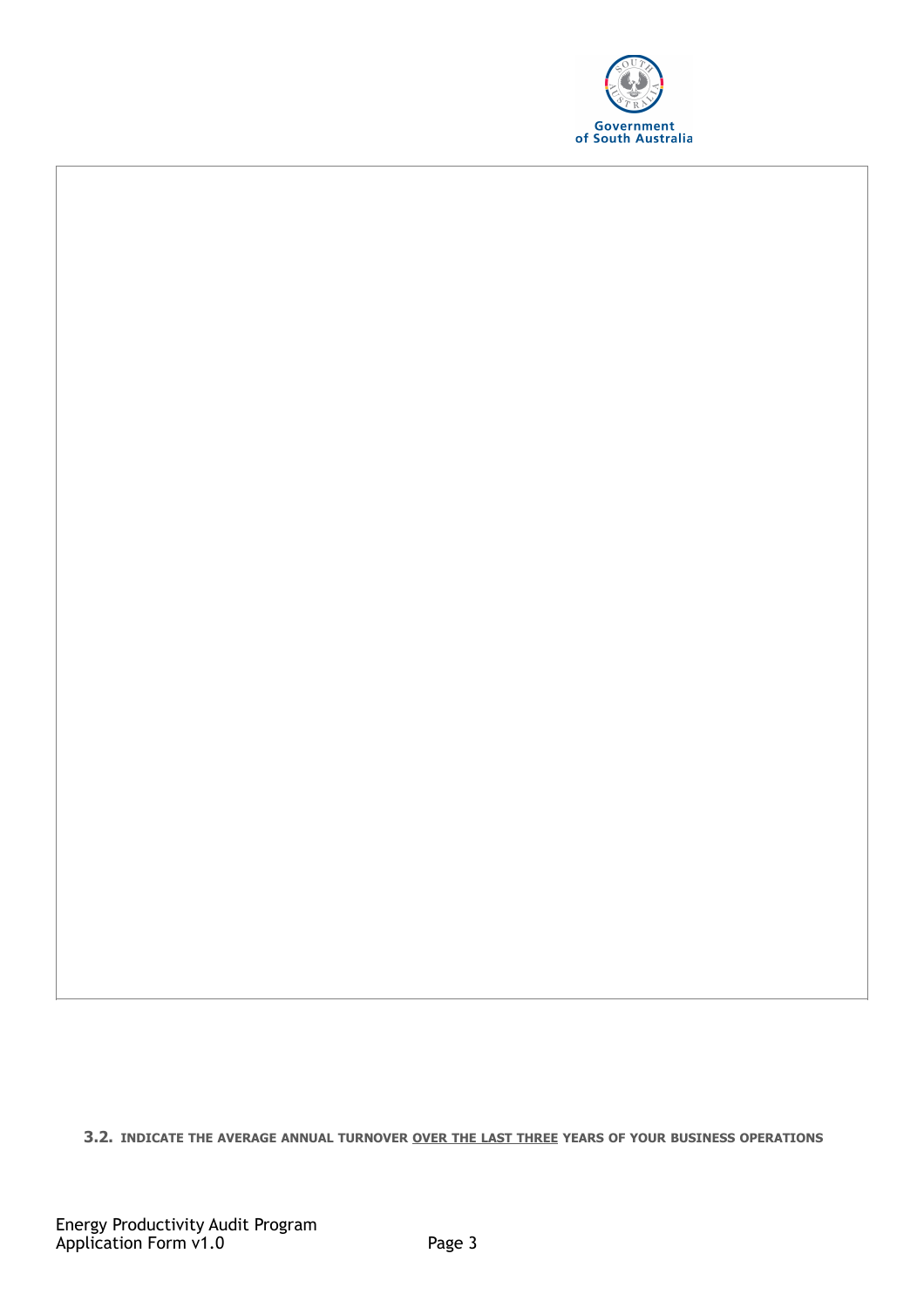

| <b>LESS THAN \$2MILLION</b>     | <b>\$5MILLION TO \$10MILLION</b> | <b>\$30MILLION TO</b><br>\$100MILLION |
|---------------------------------|----------------------------------|---------------------------------------|
| <b>\$2MILLION TO \$5MILLION</b> | \$10MILLION TO \$30MILLION       | <b>GREATER THAN \$100MILLION</b>      |

**3.3. AN ACCEPTABLE PAYBACK PERIOD FOR A RESOURCE PRODUCTIVITY OPPORTUNITY PROJECT WITHIN THE ORGANISATION WOULD BE OF THE ORDER OF:** 

| <b>LESS THAN 6 MONTHS</b> | $12-18$ months              | 2-5 YEARS                   |
|---------------------------|-----------------------------|-----------------------------|
| $6-12$ MONTH              | <b>18 MONTHS TO 2 YEARS</b> | <b>GREATER THAN 5 YEARS</b> |

- **4. ENERGY USAGE ESTIMATES**
- **4.1. TICK THE VARIOUS ENERGY SOURCES USED WITHIN THE BUSINESS**

| <b>LIQUID PETROLEUM</b>                | <b>LIQUID PETROLEUM GAS</b>            | <b>NATURAL GAS</b>           |
|----------------------------------------|----------------------------------------|------------------------------|
| <b>BIODIESEL</b>                       | <b>DIESEL</b>                          | <b>ELECTRICITY (GRID)</b>    |
| <b>OTHER</b><br>(PLEASE SPECIFY BELOW) | <b>RENEWABLE ENERGY</b><br>$(ON-SITE)$ | <b>PURCHASED GREEN POWER</b> |

**OTHER ENERGY SOURCES USED:** 

**2. PROVIDE AN ESTIMATE OF YOUR TOTAL ANNUAL ENERGY USAGE AND COST FOR YOUR SOUTH AUSTRALIAN OPERATIONS FOR THE PAST 12MONTHS**

**TOTAL ANNUAL ENERGY CONSUMPTION \_\_\_\_\_\_\_\_\_\_\_\_\_\_\_ IN MWH TOTAL ANNUAL ENERGY COST \_\_\_\_\_\_\_\_\_\_\_\_\_\_\_ IN AUSTRALIAN DOLLARS TOTAL COSTS \_\_\_\_\_\_\_\_\_\_\_\_\_\_\_ IN AUSTRALIAN DOLLARS PERCENTAGE OF ENERGY COSTS TO TOTAL COSTS OF BUSINESS \_\_\_\_\_\_\_\_\_\_\_\_\_\_\_ %**

**Note:** Total costs include cost of goods sold and other expenditure incurred.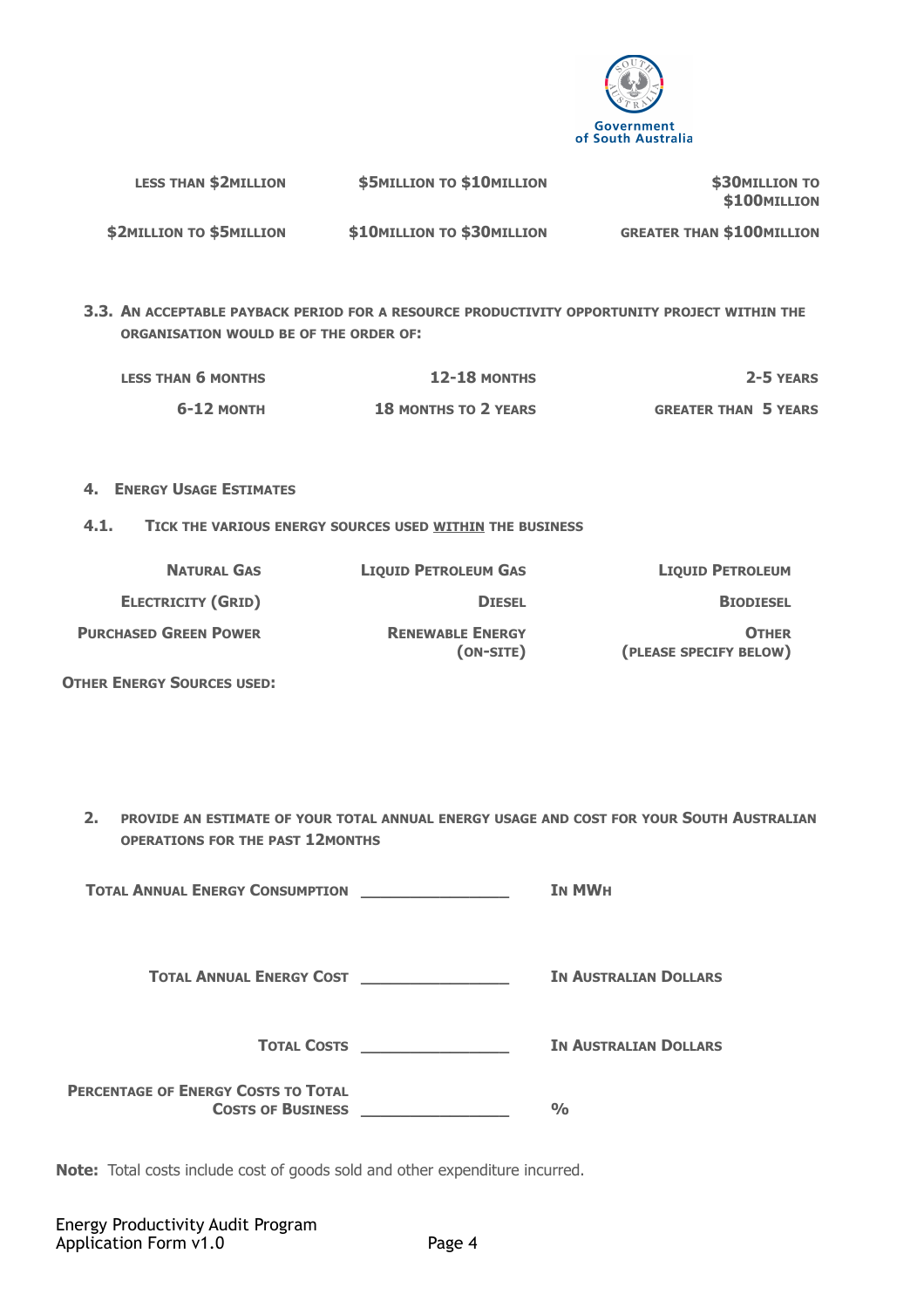

# **3. PROVIDE THE NATIONAL METERING IDENTIFIER(S) FOR THE SITE(S)**

**4. HAVE YOU COMPLETED A LEVEL 2 ENERGY AUDIT UNDER THE ENERGY PRODUCTIVITY AUDIT GRANT PROGRAM, IF SO HAVE YOU PROVIDED A COPY TO THE DEPARTMENT OF STATE DEVELOPMENT? IF NOT, DETAIL THE ENERGY AUDIT UNDERTAKEN INCLUDING RECOMMENDATIONS AND ATTACH A COPY (MAXIMUM OF 500 WORDS)**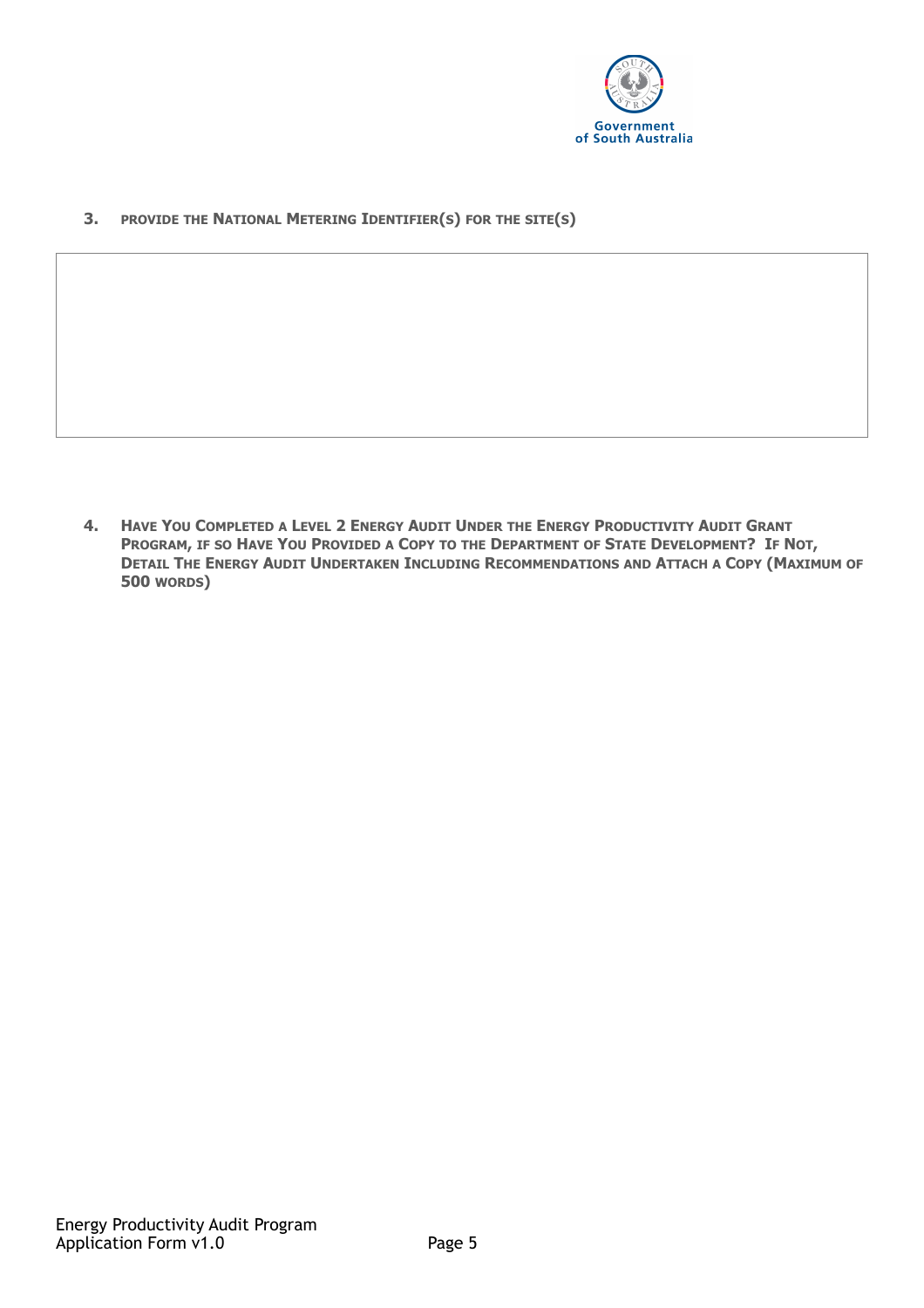



**5. PROVIDE DETAILS OF THE PROPOSED PROJECT(S) INCLUDING ELIGIBLE PROJECT COSTS (MAXIMUM OF 500 WORDS)**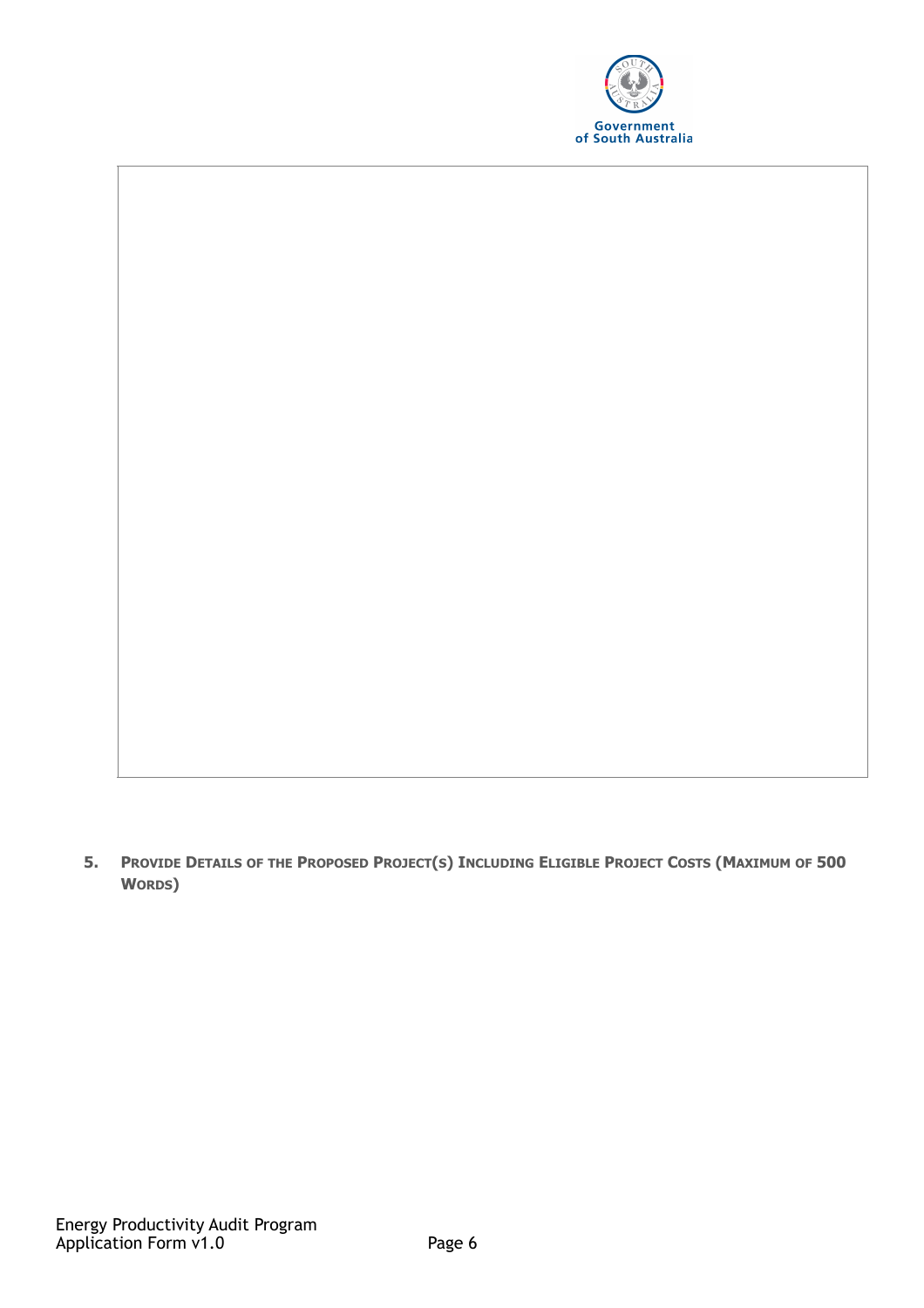

**6. POTENTIAL SAVINGS OF THE PROJECT(S) AND THE IMPACT ON THE BUSINESS (MAXIMUM OF 500 WORDS)**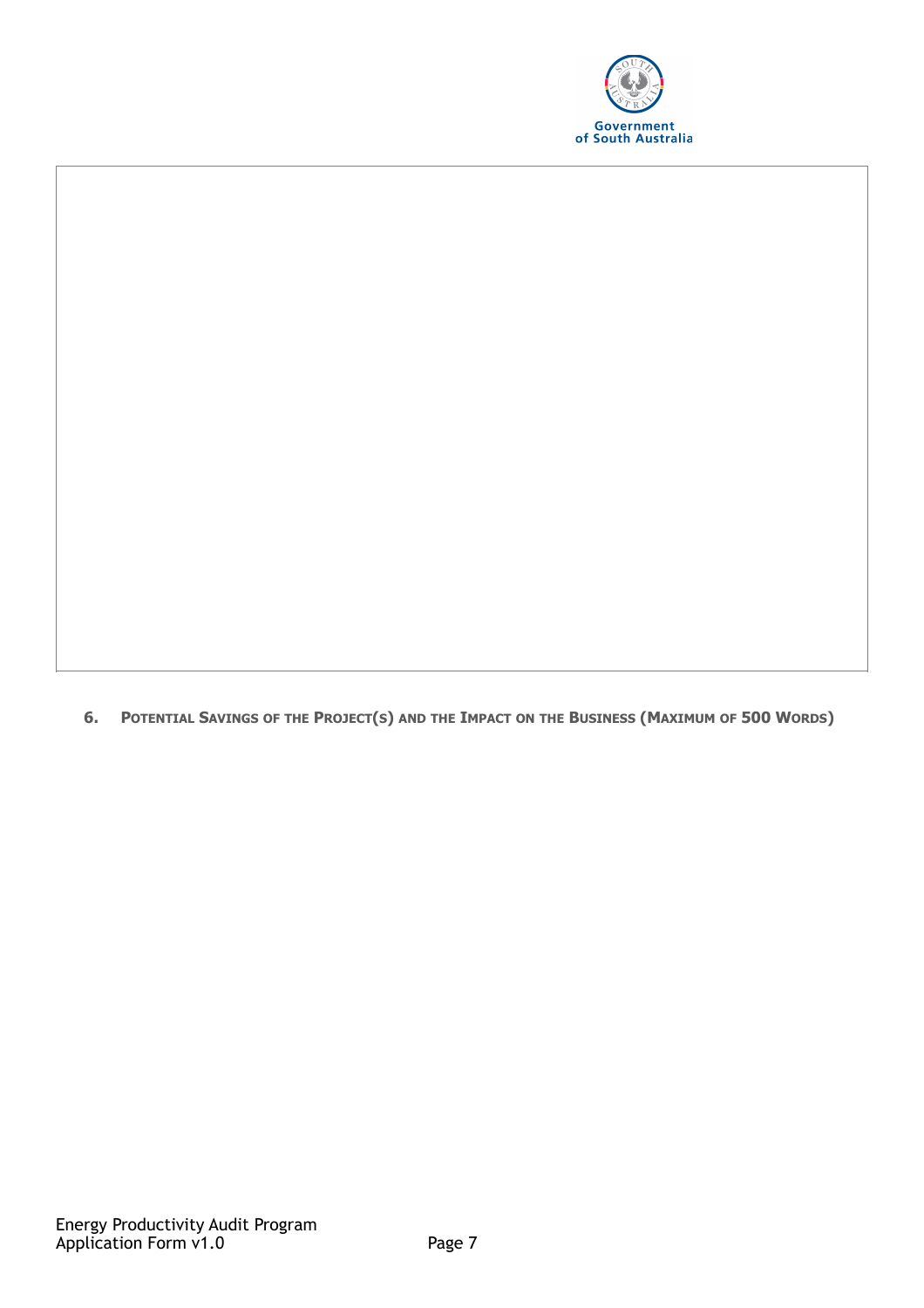

**7. POTENTIAL FOR BROADER MARKET BENEFITS TO SOUTH AUSTRALIA FROM PROJECT(S) (MAXIMUM OF 500** 

**WORDS)**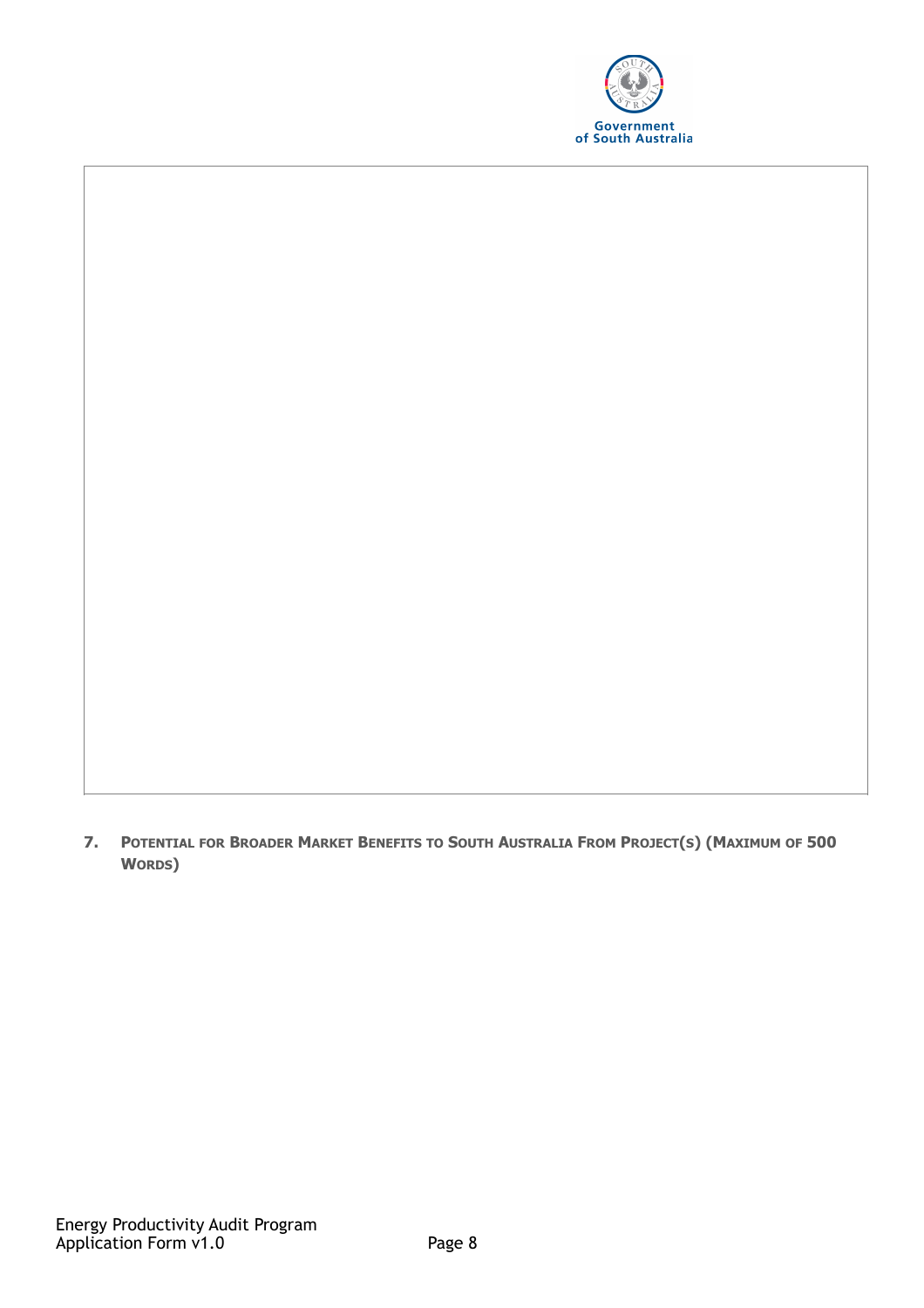

# **8. THE FINANCIAL AND MANAGEMENT CAPACITY AND CAPABILITY TO IMPLEMENT THE PROJECT(S) (MAXIMUM OF 500 WORDS)**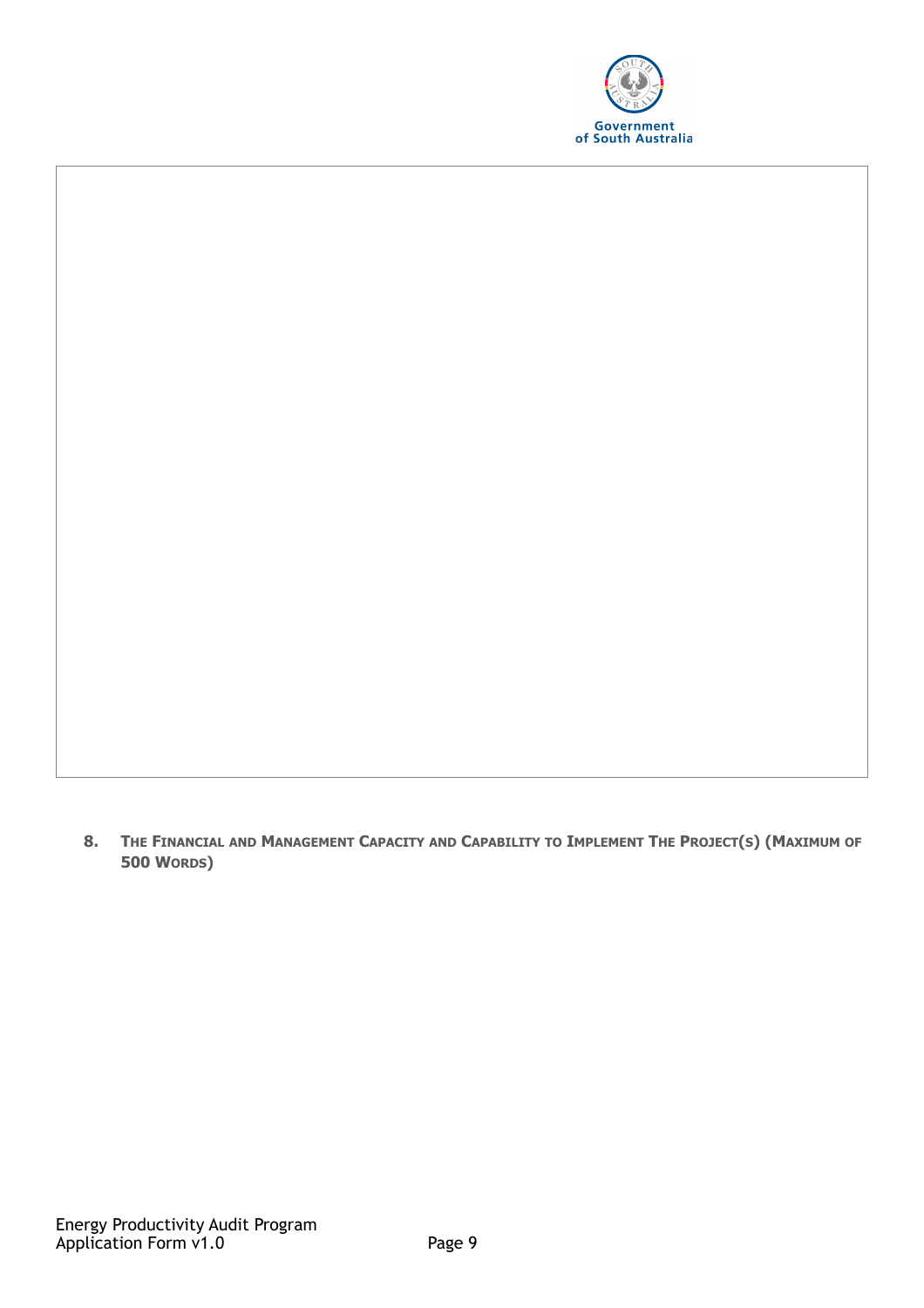

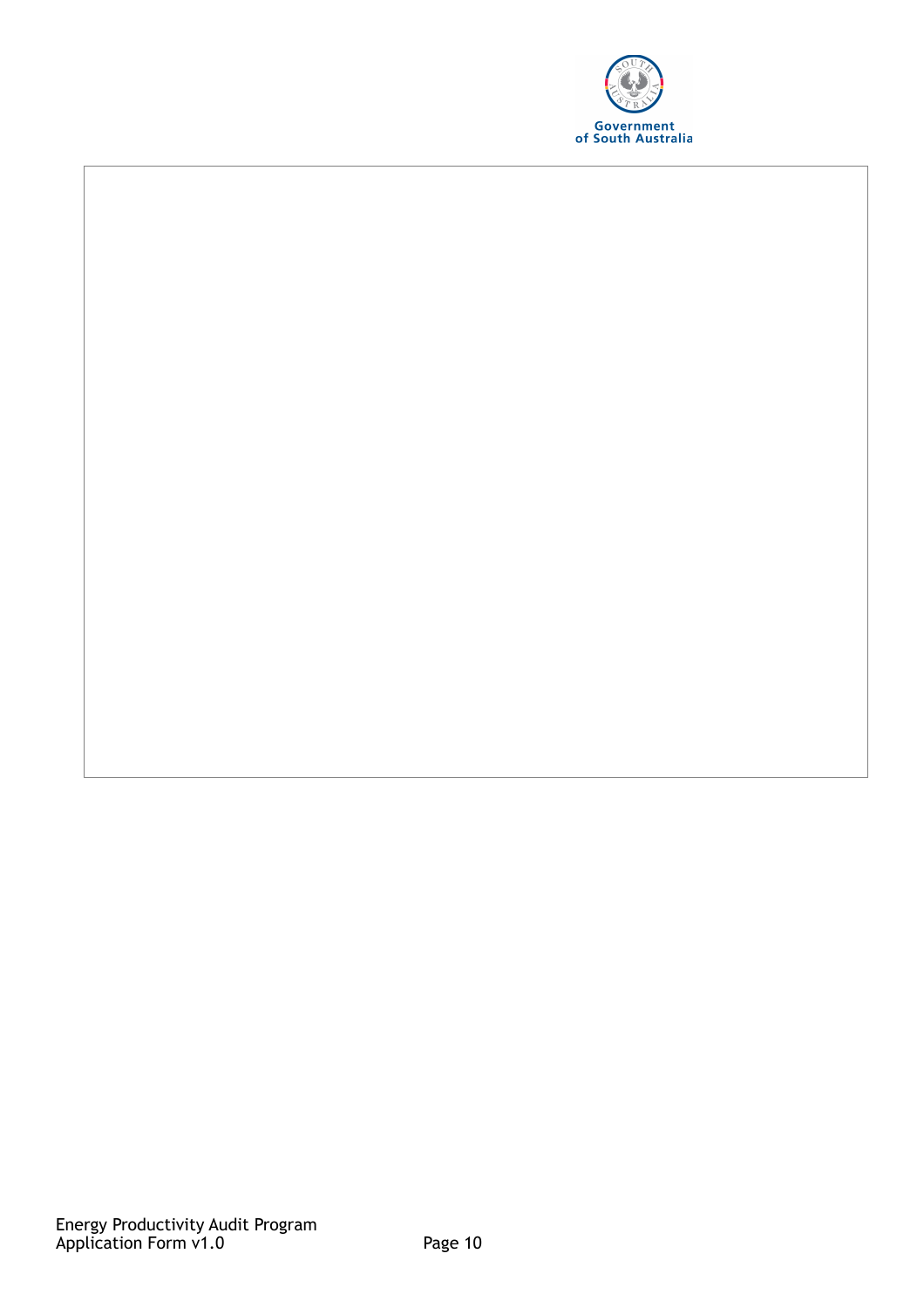

## **9. FINANCIAL INFORMATION**

| Description                         | 2013/14<br>\$'000 | 2014/15<br>\$'000 | 2015/16<br>\$'000 |
|-------------------------------------|-------------------|-------------------|-------------------|
| <b>Profit and Loss Summary</b>      |                   |                   |                   |
| <b>Sales</b>                        |                   |                   |                   |
|                                     |                   |                   |                   |
| Cost of Goods Sold                  |                   |                   |                   |
|                                     |                   |                   |                   |
| <b>Gross Profit</b>                 |                   |                   |                   |
|                                     |                   |                   |                   |
| Expenditure                         |                   |                   |                   |
|                                     |                   |                   |                   |
| Other Income / Other Expenditure    |                   |                   |                   |
|                                     |                   |                   |                   |
| Net Profit                          |                   |                   |                   |
|                                     |                   |                   |                   |
| <b>Balance Sheet Summary</b>        |                   |                   |                   |
| <b>Current Assets</b>               |                   |                   |                   |
|                                     |                   |                   |                   |
| Non-Current Assets                  |                   |                   |                   |
|                                     |                   |                   |                   |
| <b>Current Liabilities</b>          |                   |                   |                   |
|                                     |                   |                   |                   |
| <b>Non-Current Liabilities</b>      |                   |                   |                   |
|                                     |                   |                   |                   |
| <b>Net Assets</b>                   |                   |                   |                   |
|                                     |                   |                   |                   |
| <b>Other Information</b>            |                   |                   |                   |
| Full Time Equivalent Employees      |                   |                   |                   |
|                                     |                   |                   |                   |
| Loans to Directors / Shareholders   |                   |                   |                   |
|                                     |                   |                   |                   |
| Loans from Directors / Shareholders |                   |                   |                   |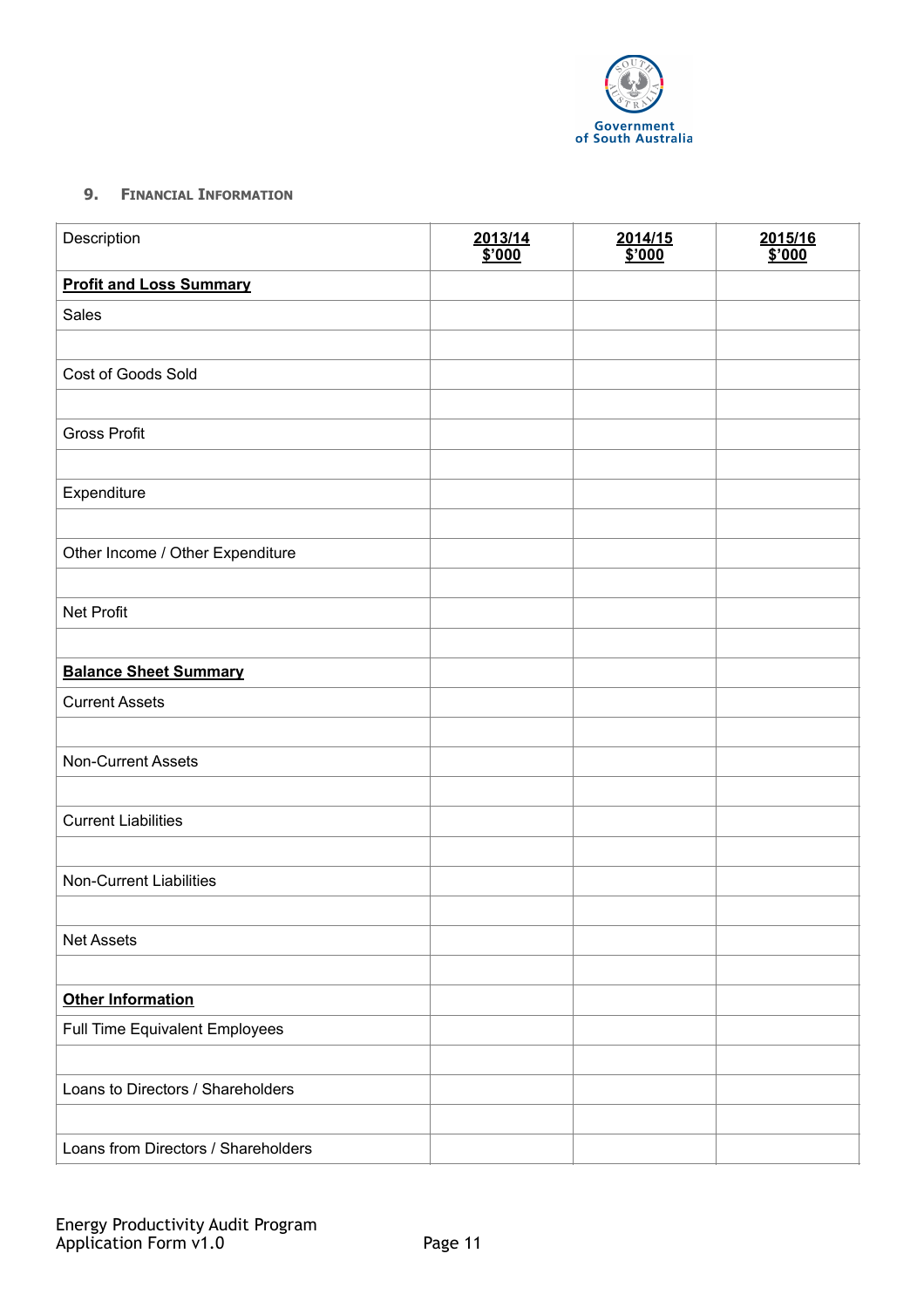

# Please attach copies of the Financial Statements for the last three (3) financial years.

### **5. ADDITIONAL INFORMATION**

**LIST ANY ADDITIONAL DOCUMENTS PROVIDED TO SUPPORT YOUR APPLICATION**

#### **Authorised person declaration**

I declare that I am authorised by the applicant to complete this form on behalf of the applicant and to sign and submit this declaration on behalf of the applicant. I understand that I may be requested to provide further clarification or documents to verify the information supplied in this form. I acknowledge that if successful that the applicant will be required to enter into a funding agreement.

I declare that the information contained in this application (including any attachments) is to the best of my knowledge true, accurate and complete.

The applicant provides explicit informed consent for the Department of State Development to verify that the identified site is a large business customer under the National Energy Retail Law (South Australia) Act 2011 and that SA Power Networks is authorised to provide that verification to the Department.

………………………………………………….…….

Applicants Signature

……………………………………………………………………………

Applicants Name

Date:

**NOTE THE REVIEW PANEL DECISION IS FINAL AND JUDGEMENT WILL BE BASED ON INFORMATION PROVIDED WITHIN THIS APPLICATION FORM**